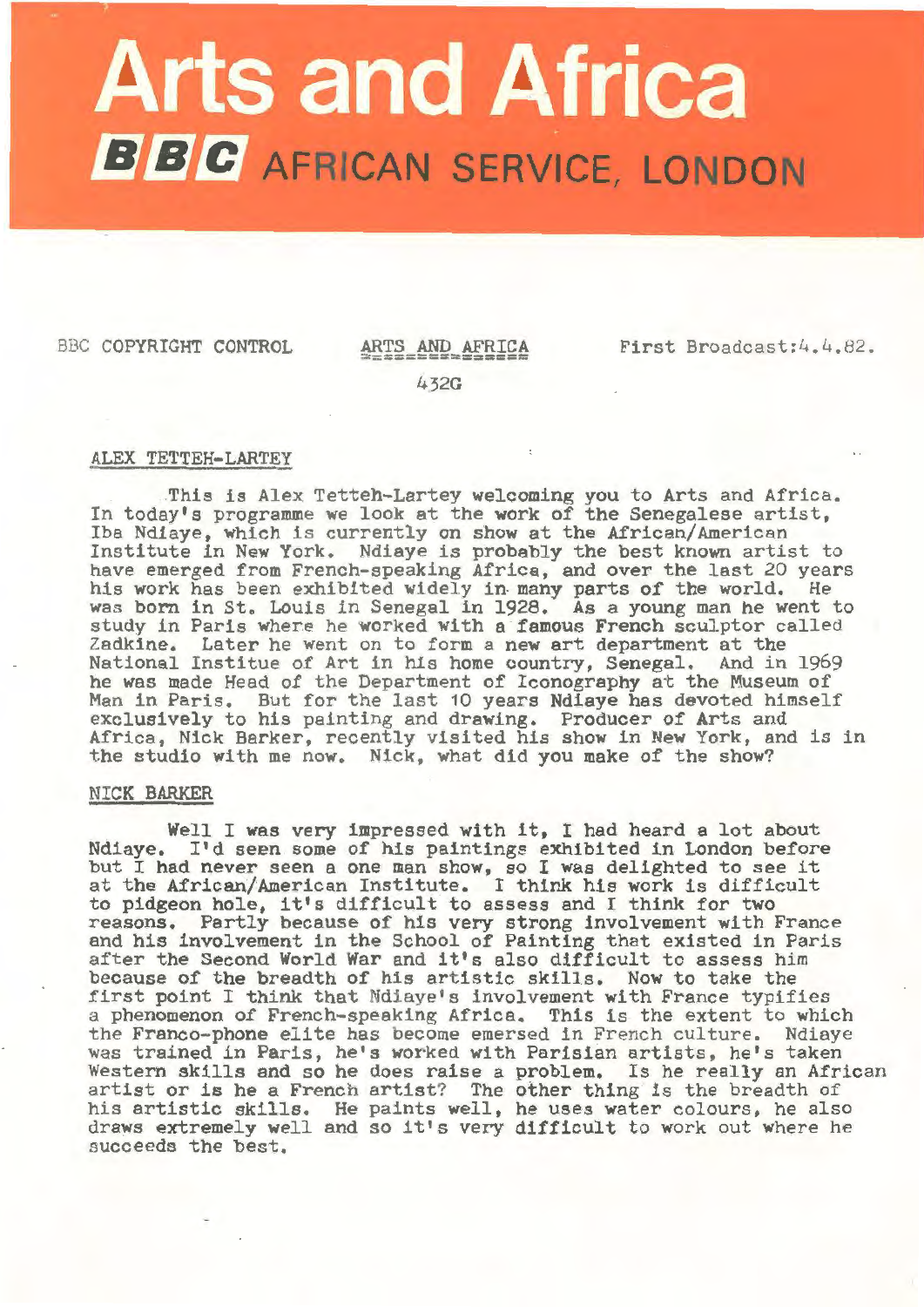# ALEX TETTEH-LARTEY

Now what did the exhibition actually consist of? You mentioned paintings and drawings. What actually was there to see?

*r* 

## NICK BARKER

Well there was a very good cross-section. There were forty eight works altogether. There **were** drawings, water colours because of the techniques that he uses. There's one in particular called "Tabaski, Ritual Sacrifice of the Lamb" which is the Ramadan Festival and the painting shows two lambs who are about to be slaughtered. They look extremely vulnerable, they look very white, they look very pure, they are clearly symbolic. And they are set next to a lamb which has been slaughtered. Its guts are spewn all over the canvas, it looks as if real blood has been spluttered on that canvas, a very, very powerful painting. Also the technique is so interesting because what Ndiaye does is he builds up the layers of paint, he mixes paint with varnish and so creates this translucent effect and we see this particularly clearly in another painting called "Portrait of Anna" which is a picture of a seated woman in a dark hazy, smokey atmosphere and she's extremely blurred. Because the pigment and the varnish have been mixed, there's this incredible inner glow, there's this warmth coming out of the canvas, a very unusual effect. His water colours are also very interesting. They mainly consist of landscapes, again they refer back interesting. They mainly consist of landscapes, again they refer back<br>to Senegal and also to the Dogon country of Mali and in these water<br>colours we can see his interest in texture. After he has applied the water colour with great fluidity he then embosses and scratches the paper, so he creates this very interesting texture. And finally the drawings. There's no doubt about Ndiaye's facility as a drawer. He is quite magnificent with a pen or with a pencil. Most of the drawings in this show are drawings of African sculpture and African heads. What particularly interested me was Ndiaye's interest in sculptural form. When he draws something, he doesn't try and draw light and dark, but he tries to contrast the solidity of an object with the space within it and the space around it. This is a very unusual approach to drawing I felt. There's one in particular which I liked which was a drawing of a child's head and the child is screaming. You see this vast, gaping open mouth. But, of course, although the child is screaming - the picture is called 'Cry' - one is struck by the immense silence of. this head. This cry will never be heard. All in all I think it's an extremely impressive show and I think the African/American Institute should be congratulated for putting it on. I spoke to Marie-Therese Brincard who's the woman in charge of all the shows at the African/American Institute and I spoke to her about Ndiaye's work and I asked her why she chose this particular show.

### MARIE THERESE-BR'INCARD

There was an important show of contemporary Senegalese artists which toured the United States. Looking briefly at this catalogue, since I could not come and meet all of those artists, certainly one of them who struck me was Iba Ndiaye. Probably because his technique was extremely different from the other artists and the trend that he was depicting also were quite different. It was easy for me also to try and see his work since they were in Paris and some of them are here in New York collections. The second reason - by showing Iba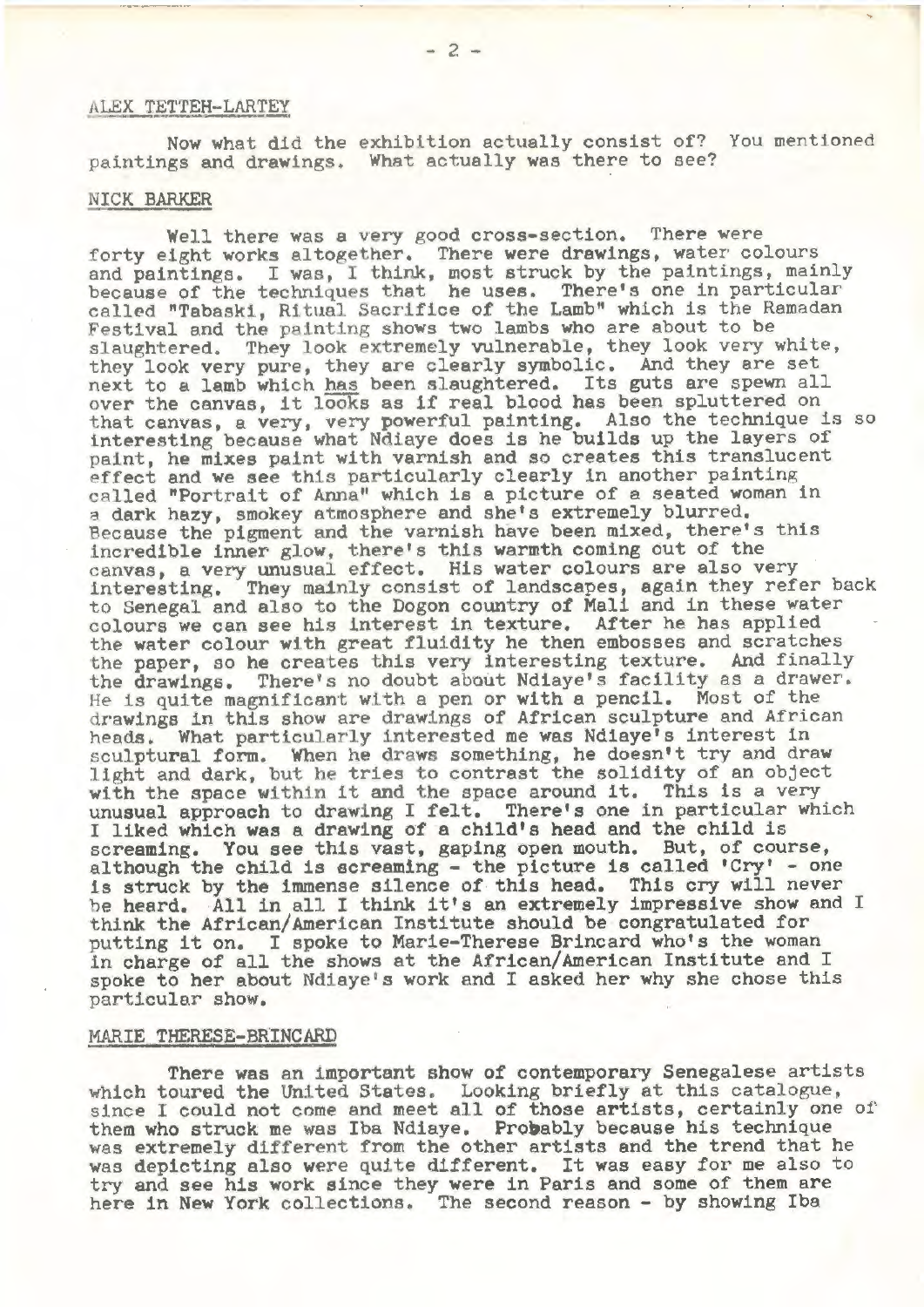# MARIE THERESE-BRINCARD

Ndiaye is to see what an African artist who has had the possibility to be trained in an academic school could produce and to finally discover through his art that, yes, he has been influenced by Western art and by Western techniques yet it seems to me that he proves his identity as an African primarily, I would say, in his proves his identity as an Affican primarity, I would buy, in a

# **NICK** BARKER

After speaking to Marie-Therese Brincard, I decided to find out more about Ndiaye's **work,** so I went to see Lowery Sims, Associate Curator of the 20th Century Department at the Metropolitan Museum of Art. Lowery S'ims is a great admirer of his work, and wrote the introduction for his exhibition catalogue. I asked her first how important she thought the expression of Africaness was to his work.

# LOWERY SIMS

I think it's very important. He might deny it because of course being in Paris and being involved in the sort of market there, he thinks it might be a problem to identify it. But looking at his work, clearly everything from the specific techniques he uses in his water colours and the subjects that he uses in his larger painterly compositions have been inspired by memories, his memories of Africa. They might be more fresh than we suppose because for a long time he's gone back and forth between Senegal and Paris.

### NICK BARKER

He still goes back?

# LOWERY SIMS

Yes, indeed. Because his wife is a Curator at the Musee de l'homme. Her speciality is African art and, in fact, I think she's doing a dissertation on contemporary African art so the involvement with the Continent, particularly the French speaking Continent is quite close still. But the market women that he talks about and also the Tabaski paintings which are representations of the lambs that are sacrificed during Ramadan - the Moslem sort of penance period - are very much indicative of his interest in Africaness. Then the are very much indicative of his interest in Africaness. Then the<br>models he chooses. It's really quite amusing because they are all Africans that he has met in Paris, you **know,** both male and female. Then another interesting part of his work are the sketches of heads that are clearly inspired by African sculpture. Then these in turn inspire more generalised heads but the approach to the plane and the stockness of the black/white contrast in the drawings are definitely, I thin, inspired by African art.

### **NICK** BARKER

It's interesting, his use of shading because he tends to stress the contrast between solidity and void rather than the head being receptacle for light.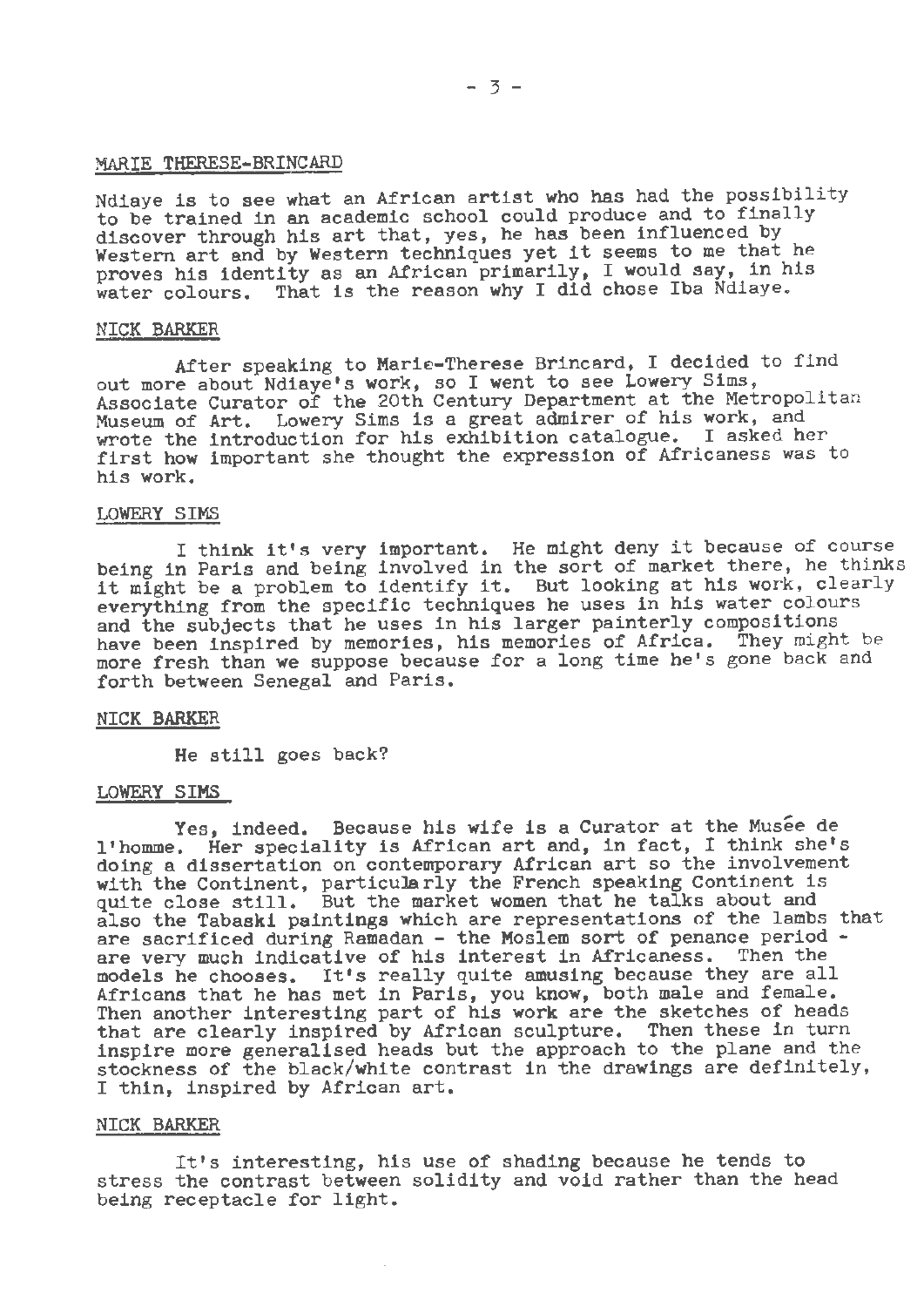## LOWERY SIMS

Yes that's an interesting point and I think it refers to his technique also in using the transparent glazes and the paint. It's a very curious kind of dichotomy because in the painting which is in the opaque impastoed areas which are comprable probably to the darker areas in his drawings, there is an implication of a high degree of sculptural approach to form and then this is very successfully mitigated and even denied through an overlay of glazes which not only wash over the painted areas giving them a much more etherial quality but then also when they are put in juxtaposition with these areas on the canvas and sort of stained it in a kind of with these areas on the canvas and sort of stained it in a kind of<br>post-war European/American manner. So what it does is at the same time you can see that he has a very firm grasp of the sculptural quality, he does manage to mitigate it at the same time. I think if one refers it back to his roots and his childhood, being a Wollof and raised basically as a Moslem, clearly in Senegal there was no sculptural tradition so I find it intriguing. Perhaps this special quality is due to that fact. But he does talk about, particularly in the water colours, his experimentation in textures and colours which were inspired by textiles. He remembers the women at St. Louis where were inspired by textiles. He remembers the women at 5t. Bodis he grew up. What they would do is do a basic modelled textured dyeing and then after the fabric was dry, they would over embroider with vivid colours so that you'd have a very active push and pull, back and forth movement, visually.

## **NICK** BARKER

And this fits in **with** his water colours. He applies the paint and then he sort of scratches it?

# LOWERY SIMS

He scratches it or some of them. While the paper is still wet from the immediate application of water colour, he presses in texture. In the show when I was in Paris looking through his studio I was able to include for the show some interesting works that<br>he did in this kind of negative/positive way where he's obviously he did in this kind of negative/positive way where he's obviously doing a kind of splatter technique by placing down an object and doing a kind of splatter technique by placing down an object and<br>splattering the pigment around it so that object itself which should be the physical prescense, becomes the negative void in the composition. He uses lace and different things, that was such a surprise to me. He was very shocked when I chose these pictures because he said that these were just experiments and I said: "Yes, but this really helps to clarify all the formal and compositional aspects which you've been involved with for the last couple of years.

### NICK BARKER

One of his most important themes is music. Jazz in particular. Now what's all this about?

## LOWERY SIMS

Well he loves jazz, he loves jazz musicians, I think he knows every black American jazz musician that's come through Paris and when you talk to him I mean he will spend lots of hours talking about his encounters with different people. I think this was the way when he came to Paris. I mean that's the way he could meet kindred spirits because everybody was sort of relegated to the jazz clubs. For me, as